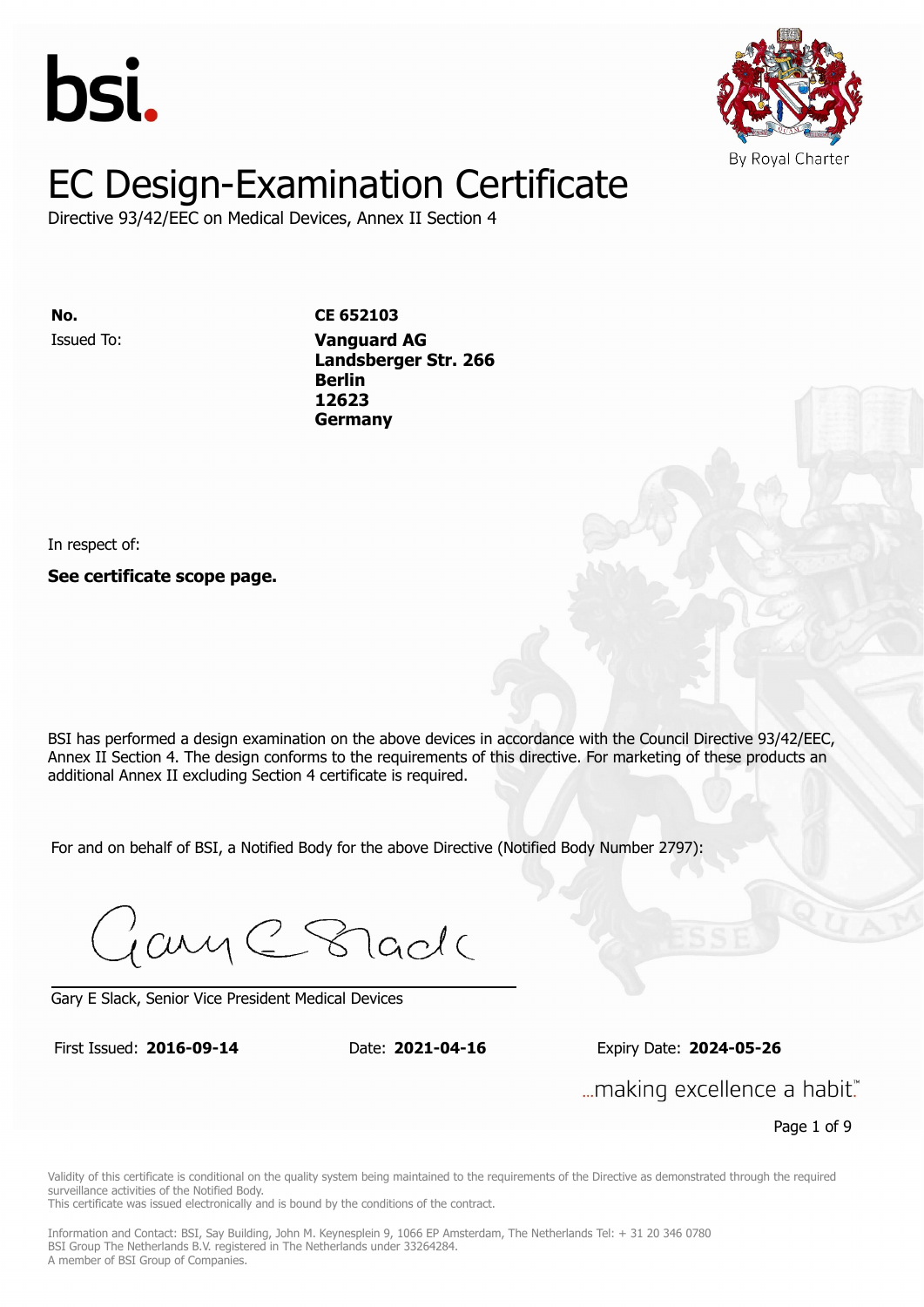



Certificate No: CE 652103

### Certificate Scope:

**ISSUED TO:**  *Vanguard AGC* **Vanguard AGC AGC Remanufactured Vanguard Ablation Catheter uni BWA/Vanguard Ablation Catheter uni DS BWP**

Remanufactured Vanguard Ablation Catheter bi BWB/Vanguard Ablation Catheter bi DS BWQ

**Germany Remanufactured Vanguard Irrigated Ablation Catheter uni BWG /Vanguard Irrigated Ablation Catheter NAV uni BWI**

**Remanufactured Vanguard Irrigated Ablation Catheter SF uni BWR/Vanguard Irrigated Ablation Catheter SF NAV uni BWT**

**Remanufactured Vanguard Irrigated Ablation Catheter bi BWH/Vanguard Irrigated Ablation Catheter NAV bi BWJ**

**Remanufactured Vanguard Irrigated Ablation Catheter SF bi BWS/Vanguard Irrigated Ablation Catheter SF NAV bi BWU**

First Issued: **2016-09-14** Date: **2021-04-16** Expiry Date: **2024-05-26** ... making excellence a habit."

Page 2 of 9

Validity of this certificate is conditional on the quality system being maintained to the requirements of the Directive as demonstrated through the required surveillance activities of the Notified Body.

This certificate was issued electronically and is bound by the conditions of the contract.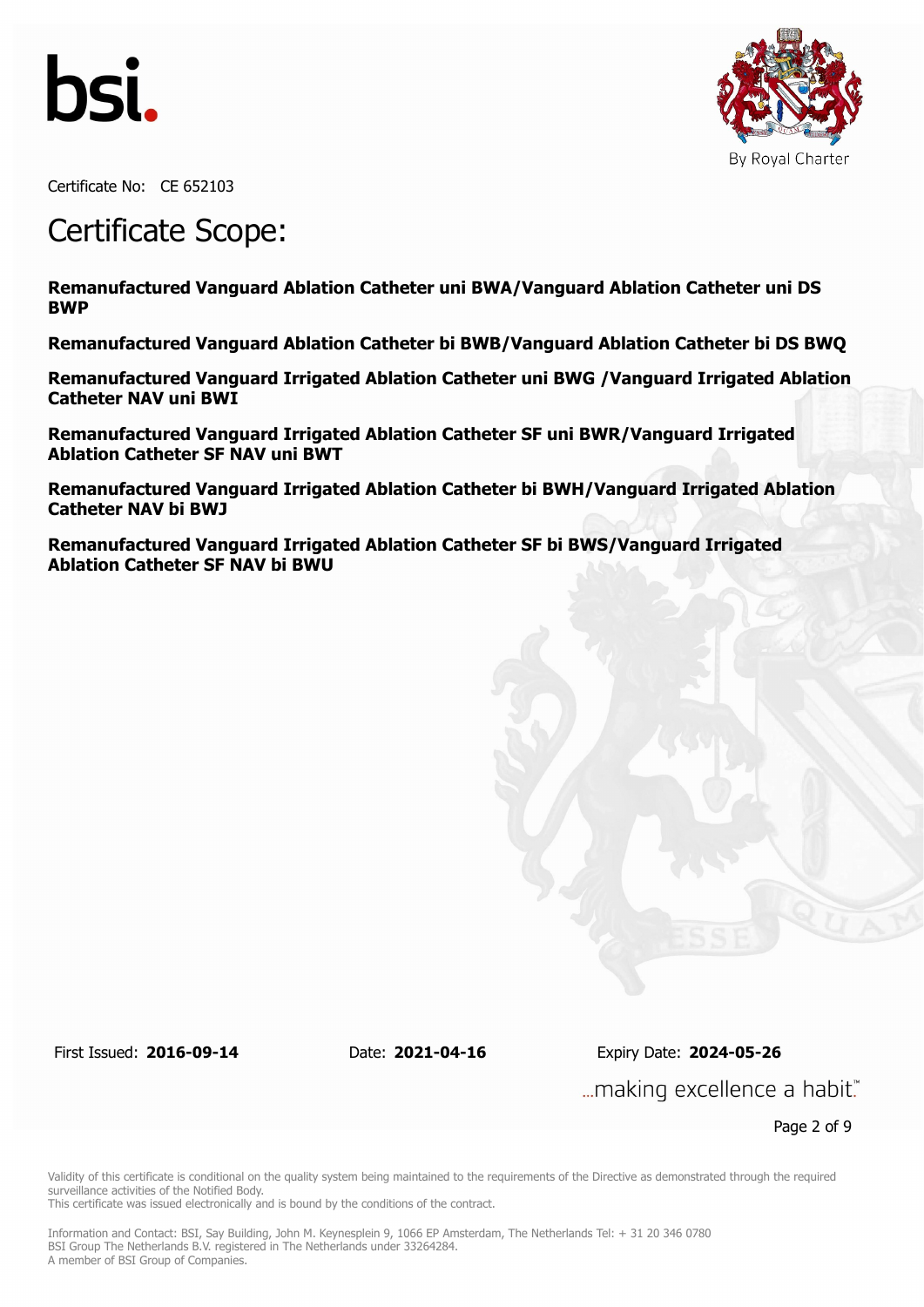



### **Supplementary Information to CE 652103**

Issued To: **Vanguard AG Landsberger Str. 266 Berlin 12623 Germany**

Vanguard Ablation Catheter uni BWA/DS BWP

### **Indications for Use per IFU**

The Vanguard Ablation Catheter uni BWA/DS BWP is designed for temporary intercardiac ECG conductance and stimulation (mapping) of the heart within the scope of electrophysiological examinations, in conjunction with compatible connection cables from the Biosense Webster, Inc. and suitable devices for electrophysiological mapping. It can also be used in conjunction with a suitable high frequency generator (RF generator) for cardiac ablation procedures. The Vanguard Ablation Catheter uni DS BWP is to be used for ablation with a Stockert EP Shuttle RF generator.

### **Classification**

Class III Non-Implantable

| <b>Device Name</b>                 | <b>Model, Type</b>          |  |
|------------------------------------|-----------------------------|--|
| Vanguard Ablation Catheter uni BWA | A-Type 6F 92cm 4p 2-5-2 TC  |  |
| Vanguard Ablation Catheter uni BWA | A-Type 6F 92cm 4p 2-5-2 TR  |  |
| Vanguard Ablation Catheter uni BWA | B-Type 6F 92cm 4p 2-5-2 TC  |  |
| Vanguard Ablation Catheter uni BWA | B-Type 6F 92cm 4p 2-5-2 TR  |  |
| Vanguard Ablation Catheter uni BWA | D-Type 6F 92cm 4p 2-5-2 TC  |  |
| Vanguard Ablation Catheter uni BWA | D-Type 6F 92cm 4p 2-5-2 TR  |  |
| Vanguard Ablation Catheter uni BWA | E-Type 6F 92cm 4p 2-5-2 TC  |  |
| Vanguard Ablation Catheter uni BWA | A-Type 7F 115cm 4p 2-5-2 TR |  |
|                                    |                             |  |

First Issued: **2016-09-14** Date: **2021-04-16** Expiry Date: **2024-05-26**

... making excellence a habit."

Page 3 of 9

Validity of this certificate is conditional on the quality system being maintained to the requirements of the Directive as demonstrated through the required surveillance activities of the Notified Body.

This certificate was issued electronically and is bound by the conditions of the contract.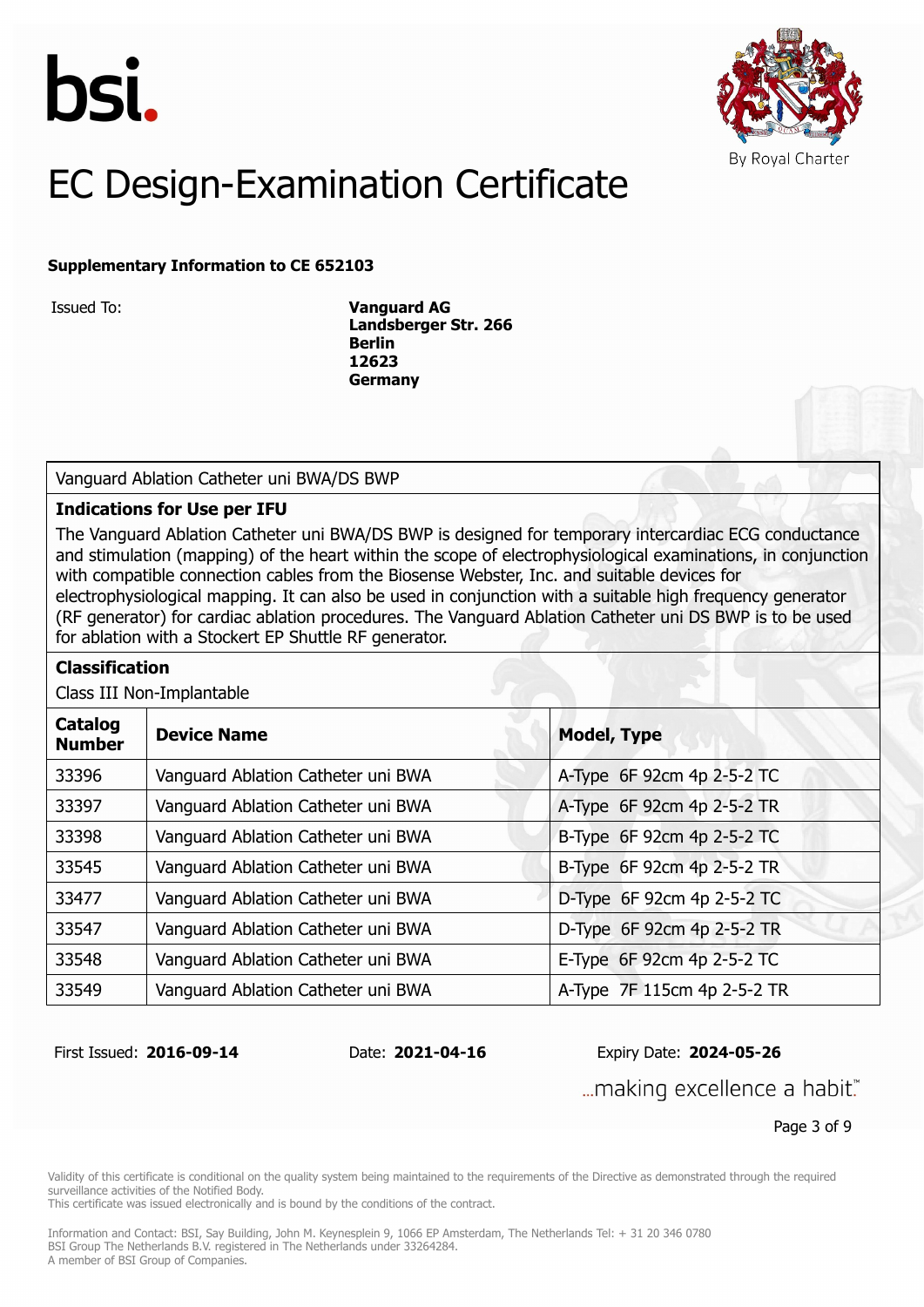



#### **Supplementary Information to CE 652103**

Issued To: **Vanguard AG Landsberger Str. 266 Berlin 12623 Germany**

| Catalog<br><b>Number</b> | <b>Device Name</b>                    | <b>Model, Type</b>          |
|--------------------------|---------------------------------------|-----------------------------|
| 33551                    | Vanguard Ablation Catheter uni BWA    | B-Type 7F 115cm 4p 2-5-2 TC |
| 33550                    | Vanguard Ablation Catheter uni BWA    | B-Type 7F 115cm 4p 2-5-2 TR |
| 33552                    | Vanguard Ablation Catheter uni BWA    | C-Type 7F 115cm 4p 2-5-2 TC |
| 33553                    | Vanguard Ablation Catheter uni BWA    | C-Type 7F 115cm 4p 2-5-2 TR |
| 33260                    | Vanguard Ablation Catheter uni BWA    | D-Type 7F 115cm 4p 2-5-2 TC |
| 33497                    | Vanguard Ablation Catheter uni BWA    | D-Type 7F 115cm 4p 2-5-2 TR |
| 33554                    | Vanguard Ablation Catheter uni BWA    | E-Type 7F 115cm 4p 2-5-2 TC |
| 33555                    | Vanguard Ablation Catheter uni BWA    | E-Type 7F 115cm 4p 2-5-2 TR |
| 33556                    | Vanguard Ablation Catheter uni BWA    | F-Type 7F 115cm 4p 2-5-2 TC |
| 33557                    | Vanguard Ablation Catheter uni BWA    | F-Type 7F 115cm 4p 2-5-2 TR |
| 33392                    | Vanguard Ablation Catheter uni DS BWP | B-Type 7F 115cm 4p 1-6-2 TC |
| 33395                    | Vanguard Ablation Catheter uni DS BWP | D-Type 7F 115cm 4p 1-6-2 TC |
| 33265                    | Vanguard Ablation Catheter uni DS BWP | F-Type 7F 115cm 4p 1-6-2 TC |

First Issued: **2016-09-14** Date: **2021-04-16** Expiry Date: **2024-05-26** ... making excellence a habit."

Page 4 of 9

Validity of this certificate is conditional on the quality system being maintained to the requirements of the Directive as demonstrated through the required surveillance activities of the Notified Body.

This certificate was issued electronically and is bound by the conditions of the contract.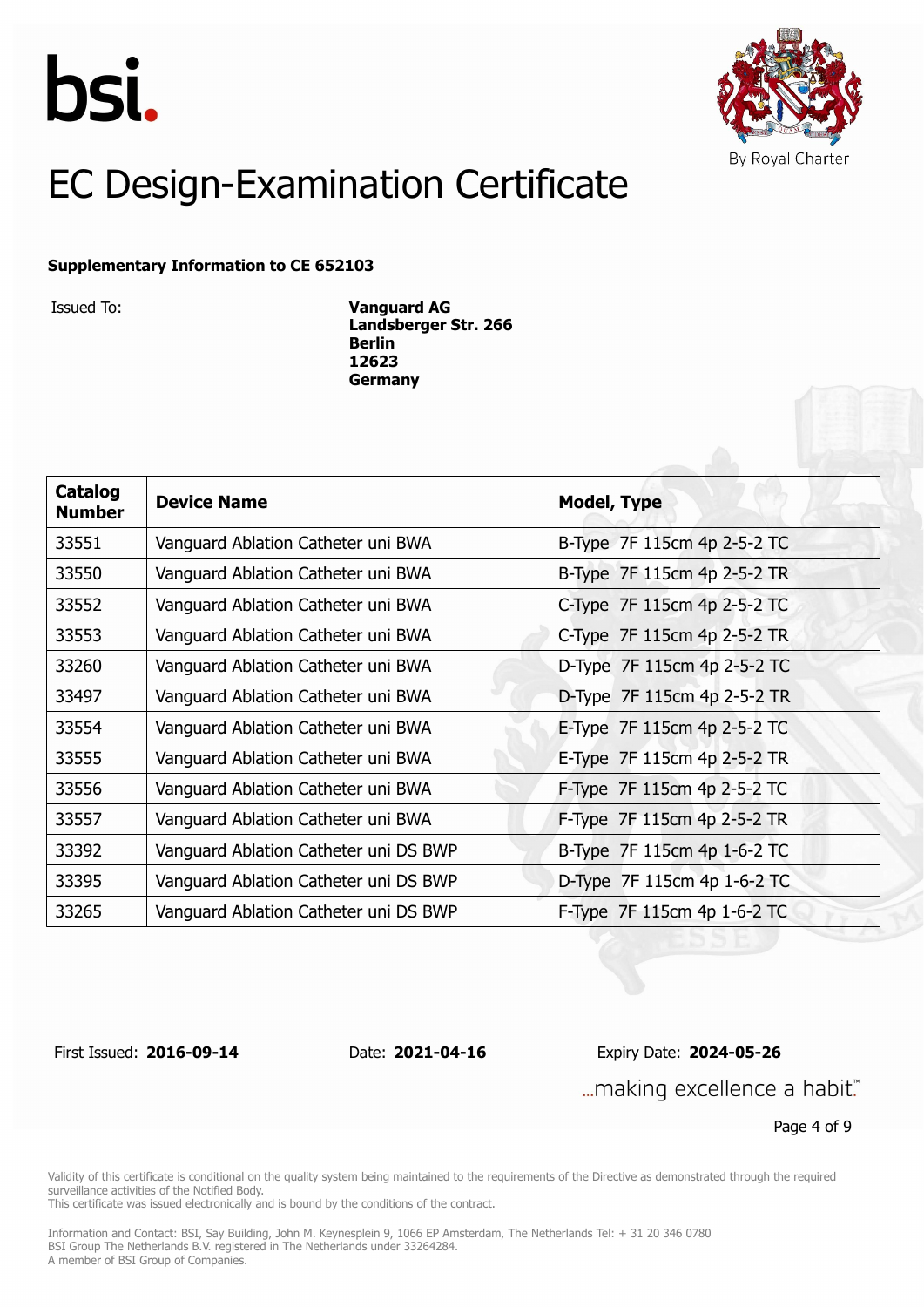



#### **Supplementary Information to CE 652103**

Issued To: **Vanguard AG Landsberger Str. 266 Berlin 12623 Germany**

Vanguard Ablation Catheter bi BWB/DS BWQ

### **Indications for Use per IFU**

The Vanguard Ablation Catheter bi BWB/DS BWQ is designed for temporary intercardiac ECG conductance and stimulation (mapping) of the heart within the scope of electrophysiological examinations, in conjunction with compatible connection cables from the Biosense Webster, Inc. Company and suitable devices for electrophysiological mapping. All Vanguard Ablation Catheter bi BWB/DS BWQ are intended for use with compatible RF generators and 8F introducer sheaths. For dispersive electrodes read and follow the manufacturer instruction for use. It is recommended that dispersive electrodes meet or exceed the requirements according EN 60601-2-2.

#### **Classification**

Class III Non-Implantable

| Catalog<br><b>Number</b> | <b>Device Name</b>                   | <b>Model, Type</b>           |
|--------------------------|--------------------------------------|------------------------------|
| 34776                    | Vanguard Ablation Catheter bi BWB    | DD-Type 7F 115cm 4p 1-7-4 TC |
| 34777                    | Vanguard Ablation Catheter bi BWB    | DF-Type 7F 115cm 4p 1-7-4 TC |
| 34778                    | Vanguard Ablation Catheter bi BWB    | FJ-Type 7F 115cm 4p 1-7-4 TC |
| 34772                    | Vanguard Ablation Catheter bi DS BWQ | DD-Type 7F 115cm 4p 1-7-4 TC |
| 34773                    | Vanguard Ablation Catheter bi DS BWQ | DF-Type 7F 115cm 4p 1-7-4 TC |
| 34774                    | Vanguard Ablation Catheter bi DS BWQ | FF-Type 7F 115cm 4p 1-7-4 TC |
| 34775                    | Vanguard Ablation Catheter bi DS BWQ | FJ-Type 7F 115cm 4p 1-7-4 TC |

First Issued: **2016-09-14** Date: **2021-04-16** Expiry Date: **2024-05-26**

... making excellence a habit."

Page 5 of 9

Validity of this certificate is conditional on the quality system being maintained to the requirements of the Directive as demonstrated through the required surveillance activities of the Notified Body.

This certificate was issued electronically and is bound by the conditions of the contract.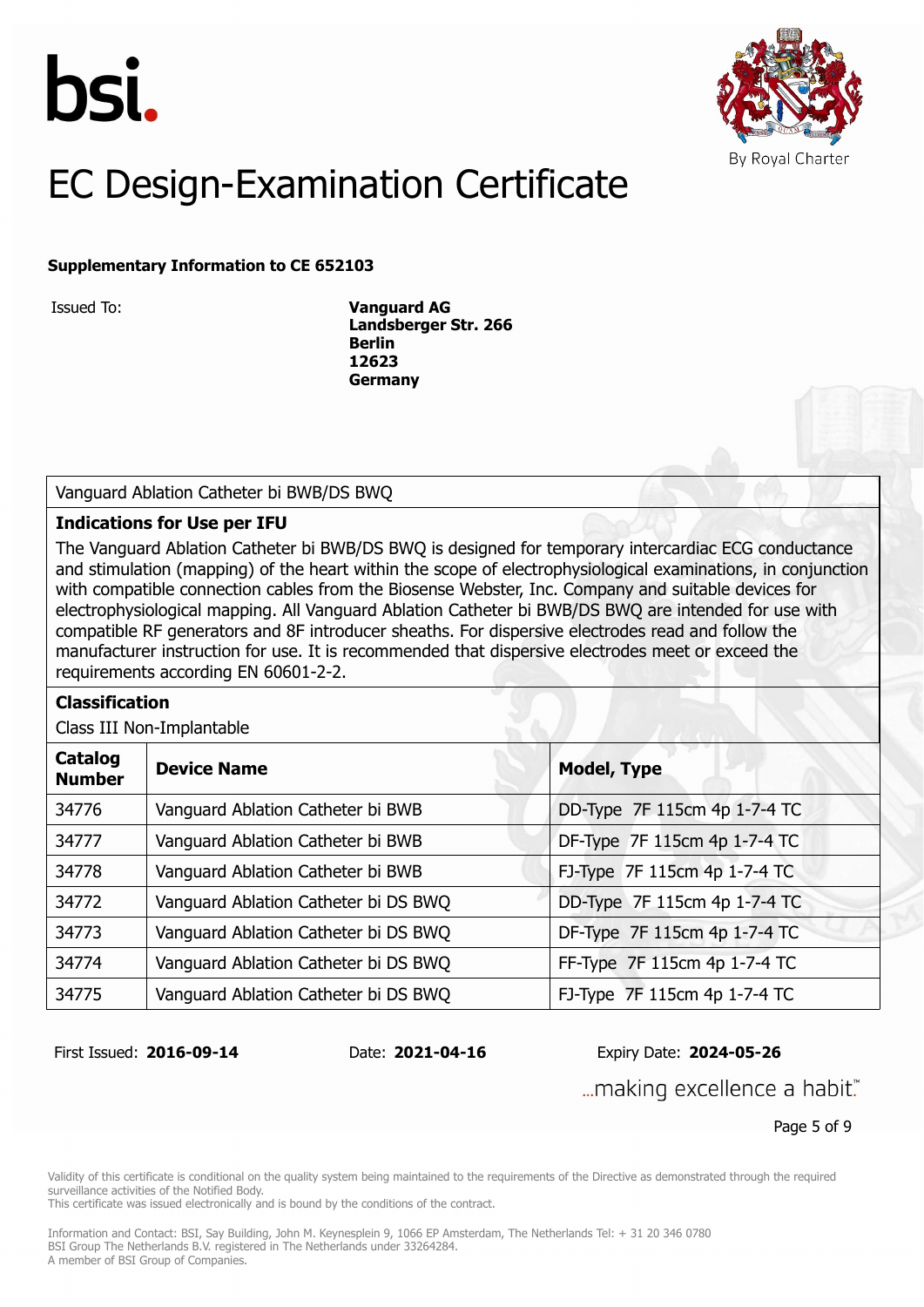



### **Supplementary Information to CE 652103**

Issued To: **Vanguard AG Landsberger Str. 266 Berlin 12623 Germany**

Vanguard Irrigated Ablation Catheter BW

#### **Indications for Use per IFU**

The Vanguard Irrigated Ablation Catheter BW is intended for temporary intracardiac electrophysiological mapping (stimulation and recording) in conjunction with compatible connection cables from the Biosense Webster Inc. and suitable devices for electrophysiological mapping and when used with compatible radiofrequency generator, for cardiac ablation. All Vanguard Irrigated Ablation Catheter BW are intended for use with compatible RF generators, cables navigation systems, 8F introducer sheaths and irrigation pumps. It is recommended that dispersive electrodes meet or exceed the requirements according to EN 60601-2-2.

Catheter types with navigation function (see technical data) provide location information when used with a Carto 3 EP Navigation System (version 2.3 or higher).

### **Classification**

Class III Non-Implantable

| Catalog<br><b>Number</b> | <b>Device Name</b>                               | <b>Model, Type</b>                 |
|--------------------------|--------------------------------------------------|------------------------------------|
| 34474                    | Vanguard Irrigated Ablation Catheter bi BWH      | DF-Type 8F 115cm 4p 2-5-2 TC TE3.5 |
| 34830                    | Vanguard Irrigated Ablation Catheter bi BWH      | FF-Type 8F 115cm 4p 2-5-2 TC TE3.5 |
| 34831                    | Vanguard Irrigated Ablation Catheter bi BWH      | FJ-Type 8F 115cm 4p 2-5-2 TC TE3.5 |
| 34758                    | Vanguard Irrigated Ablation Catheter NAV bi BWJ  | DF-Type 8F 115cm 4p 2-5-2 TC TE3.5 |
| 34808                    | Vanguard Irrigated Ablation Catheter NAV bi BWJ  | FJ-Type 8F 115cm 4p 2-5-2 TC TE3.5 |
| 34833                    | Vanguard Irrigated Ablation Catheter NAV uni BWI | B-Type 8F 115cm 4p 2-5-2 TC TE3.5  |
| 34834                    | Vanguard Irrigated Ablation Catheter NAV uni BWI | C-Type 8F 115cm 4p 2-5-2 TC TE3.5  |

First Issued: **2016-09-14** Date: **2021-04-16** Expiry Date: **2024-05-26**

... making excellence a habit."

Page 6 of 9

Validity of this certificate is conditional on the quality system being maintained to the requirements of the Directive as demonstrated through the required surveillance activities of the Notified Body.

This certificate was issued electronically and is bound by the conditions of the contract.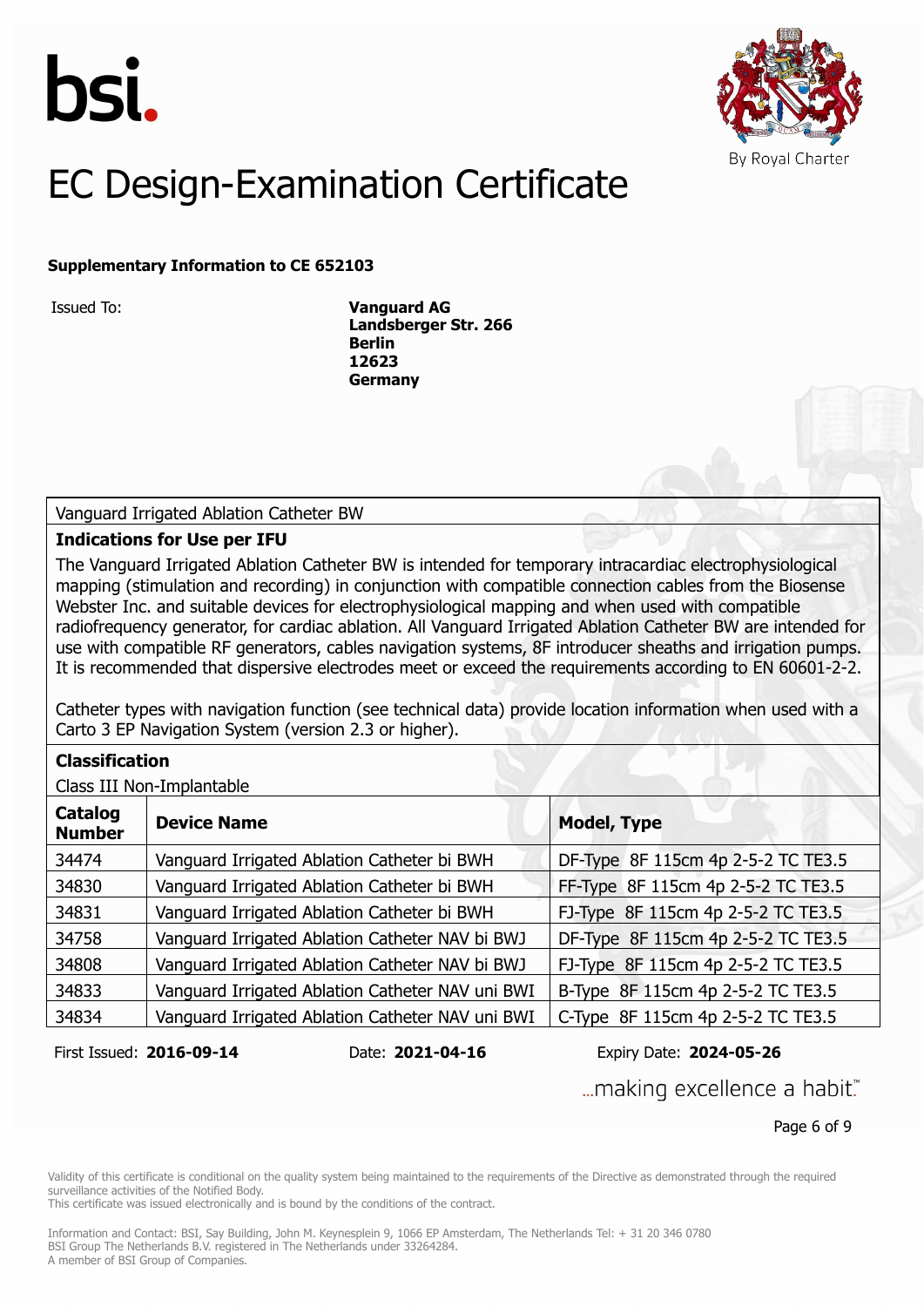



#### **Supplementary Information to CE 652103**

Issued To: **Vanguard AG Landsberger Str. 266 Berlin 12623 Germany**

| <b>Catalog</b><br><b>Number</b> | <b>Device Name</b>                                            | <b>Model, Type</b>                 |  |
|---------------------------------|---------------------------------------------------------------|------------------------------------|--|
| 34473                           | Vanguard Irrigated Ablation Catheter NAV uni BWI              | D-Type 8F 115cm 4p 2-5-2 TC TE3.5  |  |
| 34835                           | Vanguard Irrigated Ablation Catheter NAV uni BWI              | F-Type 8F 115cm 4p 2-5-2 TC TE3.5  |  |
| 34836                           | Vanguard Irrigated Ablation Catheter NAV uni BWI              | J-Type 8F 115cm 4p 2-5-2 TC TE3.5  |  |
| 34842                           | Vanguard Irrigated Ablation Catheter SF bi BWS                | BD-Type 8F 115cm 6p 2-5-2 TC TE3.5 |  |
| 34832                           | Vanguard Irrigated Ablation Catheter SF bi BWS                | BF-Type 8F 115cm 6p 2-5-2 TC TE3.5 |  |
| 34472                           | Vanguard Irrigated Ablation Catheter SF bi BWS                | DF-Type 8F 115cm 6p 2-5-2 TC TE3.5 |  |
| 34843                           | Vanguard Irrigated Ablation Catheter SF bi BWS                | FJ-Type 8F 115cm 6p 2-5-2 TC TE3.5 |  |
| 34805                           | Vanguard Irrigated Ablation Catheter SF NAV bi<br><b>BWU</b>  | BD-Type 8F 115cm 6p 2-5-2 TC TE3.5 |  |
| 34806                           | Vanguard Irrigated Ablation Catheter SF NAV bi<br><b>BWU</b>  | BF-Type 8F 115cm 6p 2-5-2 TC TE3.5 |  |
| 34844                           | Vanguard Irrigated Ablation Catheter SF NAV bi<br><b>BWU</b>  | DD-Type 8F 115cm 6p 2-5-2 TC TE3.5 |  |
| 34469                           | Vanguard Irrigated Ablation Catheter SF NAV bi<br><b>BWU</b>  | DF-Type 8F 115cm 6p 2-5-2 TC TE3.5 |  |
| 34807                           | Vanguard Irrigated Ablation Catheter SF NAV bi<br><b>BWU</b>  | FJ-Type 8F 115cm 6p 2-5-2 TC TE3.5 |  |
| 34471                           | Vanguard Irrigated Ablation Catheter SF NAV uni<br><b>BWT</b> | D-Type 8F 115cm 6p 2-5-2 TC TE3.5  |  |

First Issued: **2016-09-14** Date: **2021-04-16** Expiry Date: **2024-05-26**

... making excellence a habit."

Page 7 of 9

Validity of this certificate is conditional on the quality system being maintained to the requirements of the Directive as demonstrated through the required surveillance activities of the Notified Body.

This certificate was issued electronically and is bound by the conditions of the contract.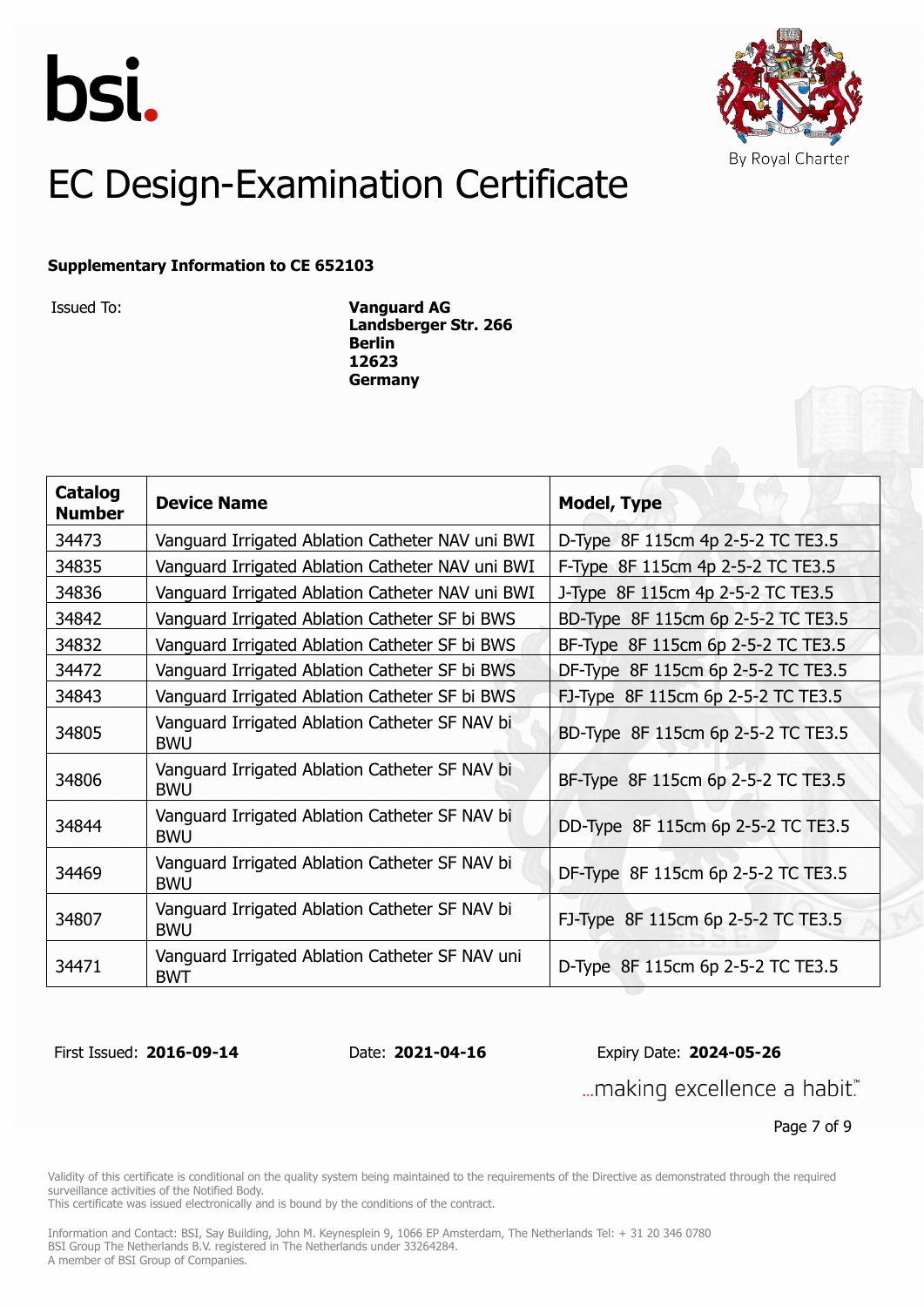



#### **Supplementary Information to CE 652103**

Issued To: **Vanguard AG Landsberger Str. 266 Berlin 12623 Germany**

| Catalog<br><b>Number</b> | <b>Device Name</b>                                            | <b>Model, Type</b>                |
|--------------------------|---------------------------------------------------------------|-----------------------------------|
| 34840                    | Vanguard Irrigated Ablation Catheter SF NAV uni<br><b>BWT</b> | F-Type 8F 115cm 6p 2-5-2 TC TE3.5 |
| 34841                    | Vanguard Irrigated Ablation Catheter SF NAV uni<br><b>BWT</b> | J-Type 8F 115cm 6p 2-5-2 TC TE3.5 |
| 34837                    | Vanguard Irrigated Ablation Catheter SF uni BWR               | B-Type 8F 115cm 6p 2-5-2 TC TE3.5 |
| 34470                    | Vanguard Irrigated Ablation Catheter SF uni BWR               | D-Type 8F 115cm 6p 2-5-2 TC TE3.5 |
| 34838                    | Vanguard Irrigated Ablation Catheter SF uni BWR               | F-Type 8F 115cm 6p 2-5-2 TC TE3.5 |
| 34839                    | Vanguard Irrigated Ablation Catheter SF uni BWR               | J-Type 8F 115cm 6p 2-5-2 TC TE3.5 |
| 34827                    | Vanguard Irrigated Ablation Catheter uni BWG                  | B-Type 7F 115cm 4p 2-5-2 TC TE3.5 |
| 34828                    | Vanguard Irrigated Ablation Catheter uni BWG                  | D-Type 7F 115cm 4p 2-5-2 TC TE3.5 |
| 34475                    | Vanguard Irrigated Ablation Catheter uni BWG                  | F-Type 7F 115cm 4p 2-5-2 TC TE3.5 |
| 34829                    | Vanguard Irrigated Ablation Catheter uni BWG                  | J-Type 7F 115cm 4p 2-5-2 TC TE3.5 |

First Issued: **2016-09-14** Date: **2021-04-16** Expiry Date: **2024-05-26** ... making excellence a habit."

Page 8 of 9

Validity of this certificate is conditional on the quality system being maintained to the requirements of the Directive as demonstrated through the required surveillance activities of the Notified Body.

This certificate was issued electronically and is bound by the conditions of the contract.